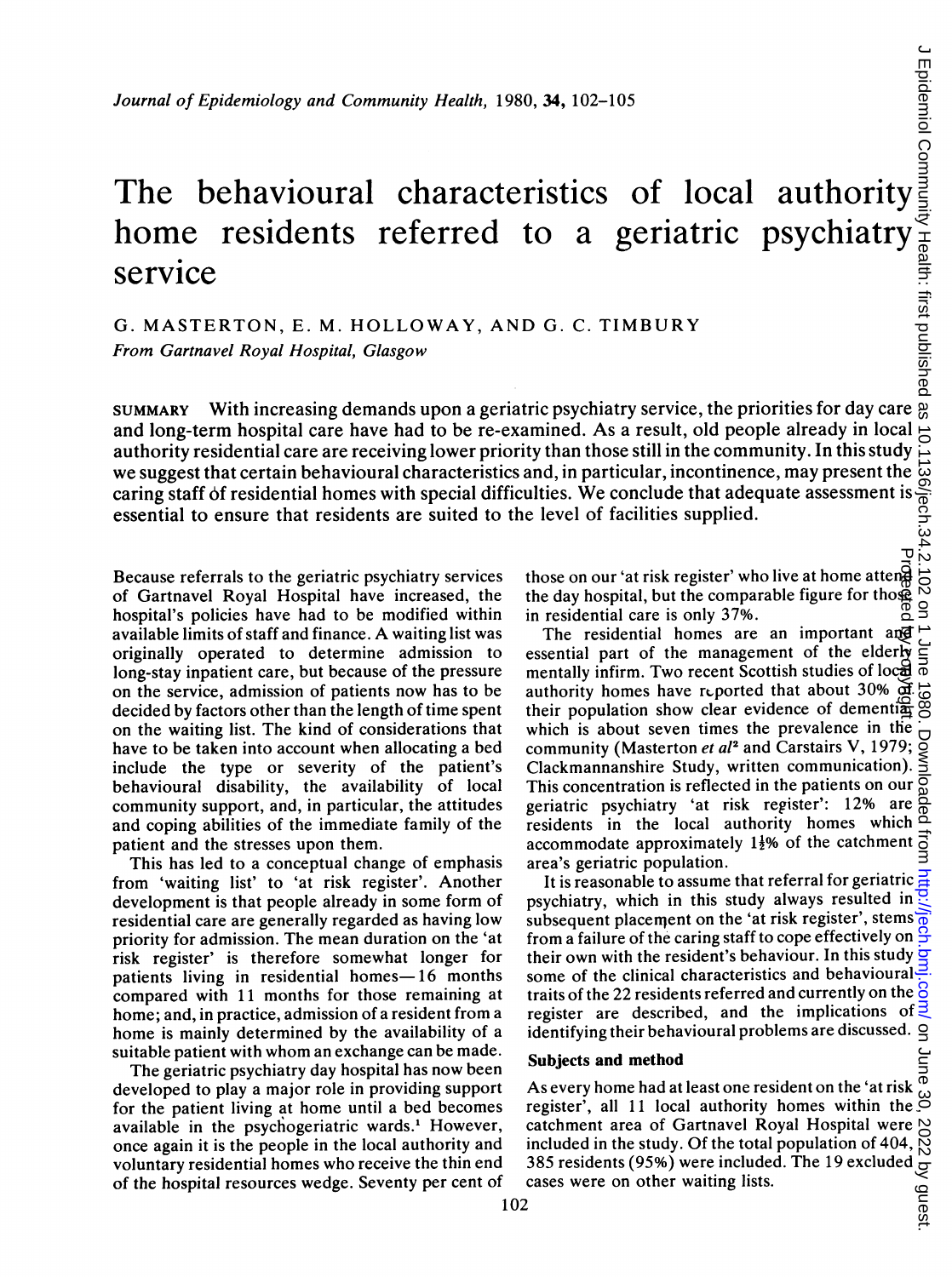$\overline{a}$ 

| <b>Characteristics</b>          | <b>Referrals</b><br>$(n = 22)$ | Residents not on<br>any waiting list<br>$(n = 363)$ | Student's<br>t test |
|---------------------------------|--------------------------------|-----------------------------------------------------|---------------------|
| Age (years)                     | $79.27+/-5.62$                 | $79.45+/-9.34$                                      | $0.136$ NS          |
| Time in home (years)            | $2.05+/-1.43$                  | $3.43+/-3.90$                                       | $3.689***$          |
| <b>Sex</b>                      |                                |                                                     |                     |
| Males                           | $\mathbf{2}$                   | 114                                                 |                     |
| Females                         | 20                             | 249                                                 | $x^2 = 4.10^*$      |
| <b>BEHAVIOURAL DISABILITY</b>   |                                |                                                     |                     |
| <b>SSGRS</b> total              | $23.32+/-6.31$                 | $12.32 + 1 - 7.32$                                  | $6.984***$          |
| Physical disability             | $8.09+/-2.62$                  | $4.15+/-2.83$                                       | $6.660***$          |
| Apathy or inactivity            | $8.50+/-1.41$                  | $5.30+/-2.71$                                       | $9.647***$          |
| <b>Communication difficulty</b> | $1.73 + 1 - 1.67$              | $0.48 + 1 - 0.94$                                   | $3.466***$          |
| Socially disruptive behaviour   | $5.09+1-2.74$                  | $2.38 + 1 - 2.46$                                   | $4.396***$          |
| P < 0.05<br>P < 0.01            | *** $P < 0.001$                |                                                     |                     |

Table <sup>1</sup> Comparison ofthe characteristics oflocal authority home residents referred to a geriatric psychiatry service with those of residents not on any waiting list

The senior member of staff in the home provided an assessment of behaviour disabilities for each resident using the Shortened Stockton Geriatric Rating Scale (SSGRS).3 The SSGRS consists of 18 items with proven high interrater reliability which are combined to measure four aspects of impairment-physical disability; apathy or inactivity; communication difficulties; and socially disruptive behaviour. The high correlations between the subscores and total score of the Stockton scales make it possible to obtain a detailed profile of behavioural assets and deficiencies which is a valid measure for comparing between and within groups.

The study consisted of a comparison of the 22 residents on the 'at risk register' with three groups of co-residents. Initially the characteristics of the group of subjects were compared with those of the 363 residents not on any waiting list. Then each subject's behavioural profile was compared with that of the two residents from the same home whose total Stockton score most nearly approximated to his or her own. This match was satisfactory  $(df = 64,$ Student's  $t$  test = 1.54 NS).

Finally, each subject's behavioural profile was compared with that of two residents from the same home who were matched for sex and age. This procedure was necessary to take into account the known positive correlation between the SSGRS and advancing age. As well as a highly satisfactory match for age ( $df = 64$ , Student's t test = 0.19 NS), it was coincidentally discovered that duration in the home had also been controlled (df =  $64$ , Student's t test =  $0.80$  NS).

## **Results**

Behavioural disabilities, measured by the SSGRS total score and individual factor scores, were found to a highly significantly greater degree among the

subjects when compared with residents not on any waiting list. Women were significantly over-represented in the referred group and while the mean ages were almost identical, referral was highly significantly associated with a shorter mean duration in the home (Table 1).

An analysis of the individual items of behaviour demonstrated that incontinence and an inability to communicate were present to a significantly greater degree among the subjects when compared with residents matched for overall level of disability. There were no other significant differences between the groups (Table 2).

Table 2 Stockton geriatric ratingscale items ofbehaviour: referrals versus a group matched for total level of behavioural disturbance

| <i><b>Ouestion</b></i>     | <b>Factor</b> | Item               | yª                              |  |
|----------------------------|---------------|--------------------|---------------------------------|--|
| $\overline{2}$             | PD            | Incontinence       | $13.66***$                      |  |
| 8                          | CD            | Cannot communicate | $6.17*$                         |  |
| $df = 2$                   |               | P < 0.05           | $*$ P < 0.01                    |  |
| $PD = Physical disability$ |               |                    | $CD = Communication$ difficulty |  |

Comparing the subjects with age- and sex-matched residents revealed significant differences between the groups in 12 of the 18 items (Table 3). For nine items the difference was significant at the 1% level and for five items at the  $0.1\%$  level. The top three items of behaviour were all included in the physical disability factor and, once again, incontinence was clearly the single most important behavioural trait differentiating subjects from controls.

#### **Discussion**

The characteristics of local authority home residents who have been placed on a geriatric psychiatry 'at risk register' have been identified. By comparing the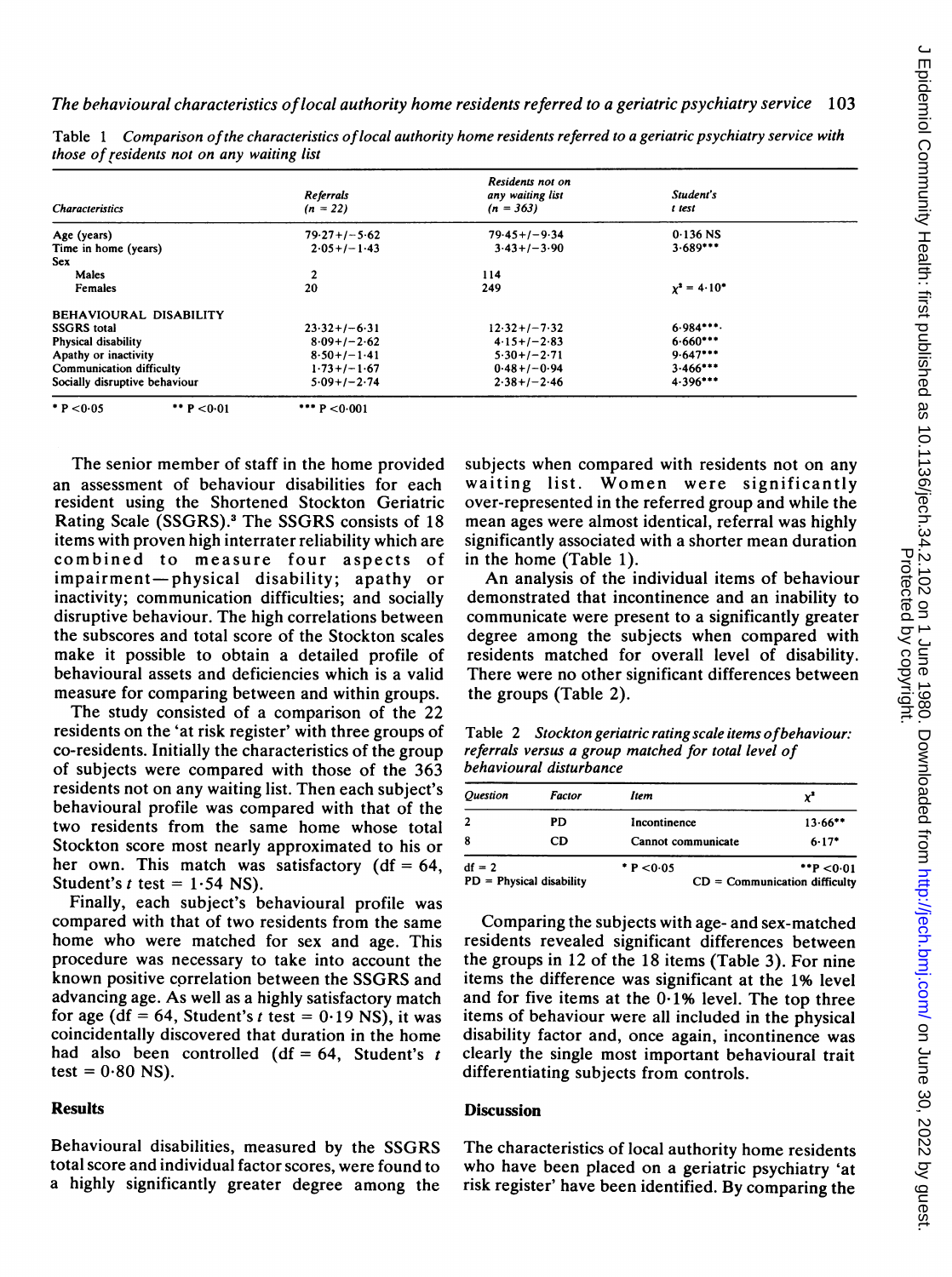Table 3 Stockton geriatric ratingscale items ofbehaviour: referrals versus a group matched for age, sex, and length of stay in the home

| <b>Question</b> | Factor    | liem                           | $x^2$           |
|-----------------|-----------|--------------------------------|-----------------|
| $\overline{2}$  | PD        | Incontinence                   | 37.89***        |
| 12              | PD        | Untidy appearance              | 24 82***        |
| 11              | PD        | Confused in the home           | $22.25***$      |
| 13              | CD        | Cannot understand              | $20.00***$      |
| 5               | SD        | Objectionable behaviour        |                 |
|                 |           | at night                       | $14.60***$      |
| 18              | AI        | Not amenable to suggestion     | $13.72**$       |
| 8               | CD        | Cannot communicate             | 12.95           |
| 17              | <b>SD</b> | Sleep disturbance              | $12.65***$      |
| 3               | PD        | Help required to bath or dress | $11.80**$       |
| 10              | PD        | Gets lost outside              | $8.07*$         |
| 15              | AI        | Cannot keep self occupied      | $7.46*$         |
| 6               | SD        | Hoarding trivia                | $6.26*$         |
| 16              | Al        | Poor relationship with others  | $5 - 27$        |
| 14              | AI        | Does not help in home          | $4 - 88$        |
| 7               | PD        | Help required to walk          | 2.97            |
| 1               | SD        | Falsely accuses others         | 2.49            |
| 9               | AI        | In bed during the day          | 1.79            |
| 4               | SD        | Objectionable behaviour        |                 |
|                 |           | during the day                 | 0.76            |
| df = 2          | P < 0.05  | ** $P < 0.01$                  | $*** p < 0.001$ |

df = 2 <br>PD = Physical disability SD = Socially disruptive behaviour \*\*  $P < 0.01$  \*\*\*  $P < 0.001$  $=$  Communication difficulty  $AI =$  Apathy or inactivity

subjects with the remainder of the population of the residential homes, after excluding those on geriatric medicine waiting lists, it was demonstrated that female sex and a shorter duration in the homes were significant factors associated with presence on the 'at risk register', and that age had a negligible influence. Higher levels of all types of behavioural disability were shown by the subjects.

After controlling for total behavioural disability, two items of behaviour, incontinence and an inability to communicate, significantly differentiated subjects from controls.

When a similar analysis was carried out, this time with a control group matched for age, sex, and duration in the home, a further 10 items of behaviour significantly differentiated between the groups.

As these residents had been on our geriatric psychiatry 'at risk register' for a mean duration of 16 months at the time of the study, the results are not an identification of the behavioural difficulties which had led the homes to seek psychiatric help. Deterioration due to progressing dementia and intervention through day hospital attendance and drug treatment in half the cases render this conclusion false. Nevertheless the findings of this study merit consideration.

The observation in our earlier study,<sup>2</sup> that levels of socially disruptive behaviour were higher in local authority homes than in three other types of residential accommodation for the elderly, led us to several conjectures, one of which was that the staff had poor tolerance of these aspects of behaviour. If this was so, items relating to socially disruptive behaviour might have been expected to rank highly in the disabilities of residents referred to the geriatric psychiatry service. However, physical disabilities rank higher, among those residents referred, than the main factors of social disturbance which relate to disturbance at night (Table 3).

The demonstration that incontinence not only best differentiates subjects from age- and sex-matched residents, but also from residents whose overall level of behavioural disability is equally severe, suggests that this problem, above all others considered, creates difficulty for the staff. Its importance has been mentioned elsewhere<sup>4</sup> and it may be concluded that the presence of severely incontinent old people in residential homes is undesirable.

As the projected increase in the number of elderly people in the population develops,<sup>5</sup> social work departments have noted an increase in the age and dependency of elderly people coming into their care6: in <sup>a</sup> recent study <sup>a</sup> rise in the mean level of behavioural disabilities in local authority homes was shown when the 1977 value was compared with that of 1976.<sup>7</sup> Some of the difficulties, however, are undoubtedly due to the misplacement not only of demented and incontinent old people better suited to hospital<sup>8</sup> but also of more independent old peoples who would be better placed in a less dependent setting such as sheltered housing.<sup>9</sup> These problems, which are avoidable, result from an absence of more detailed criteria for admission to residential homes.<sup>10</sup> Protected by copyright.

Using the SSGRS, Pattie and Gilleard found that  $\overline{x}$ cut-off value of 7 on the total score would result in the admission of 81% of the residents with high adjustment/minimal deterioration and the correct identification of 71% of those with poor adjustment/rapid deterioration. An identical cut-off would exclude 72\*4% of all the subjects who took part in this study and 82% of the 33 residents who had been in the homes less than three months. While the choice lies between two systems of care, hospital and local authority home, this criterion seems too stringent, but the creation of an additional, intermediate grade of accommodation could well make it more useful.

It is suggested in this study that the overall level of behavioural disability may be of less importance than the presence or absence of certain key disabilities. The development of reliable assessment schedules should aim to identify these characteristics.

To provide an efficient service for the elderly in the community, it is recognised that different types of residential establishments are required. However, such provision is pointless unless adequate precautions are taken to ensure that residents are suited, and remain suited, to the level of facilities, trained staff, and liaison services supplied.